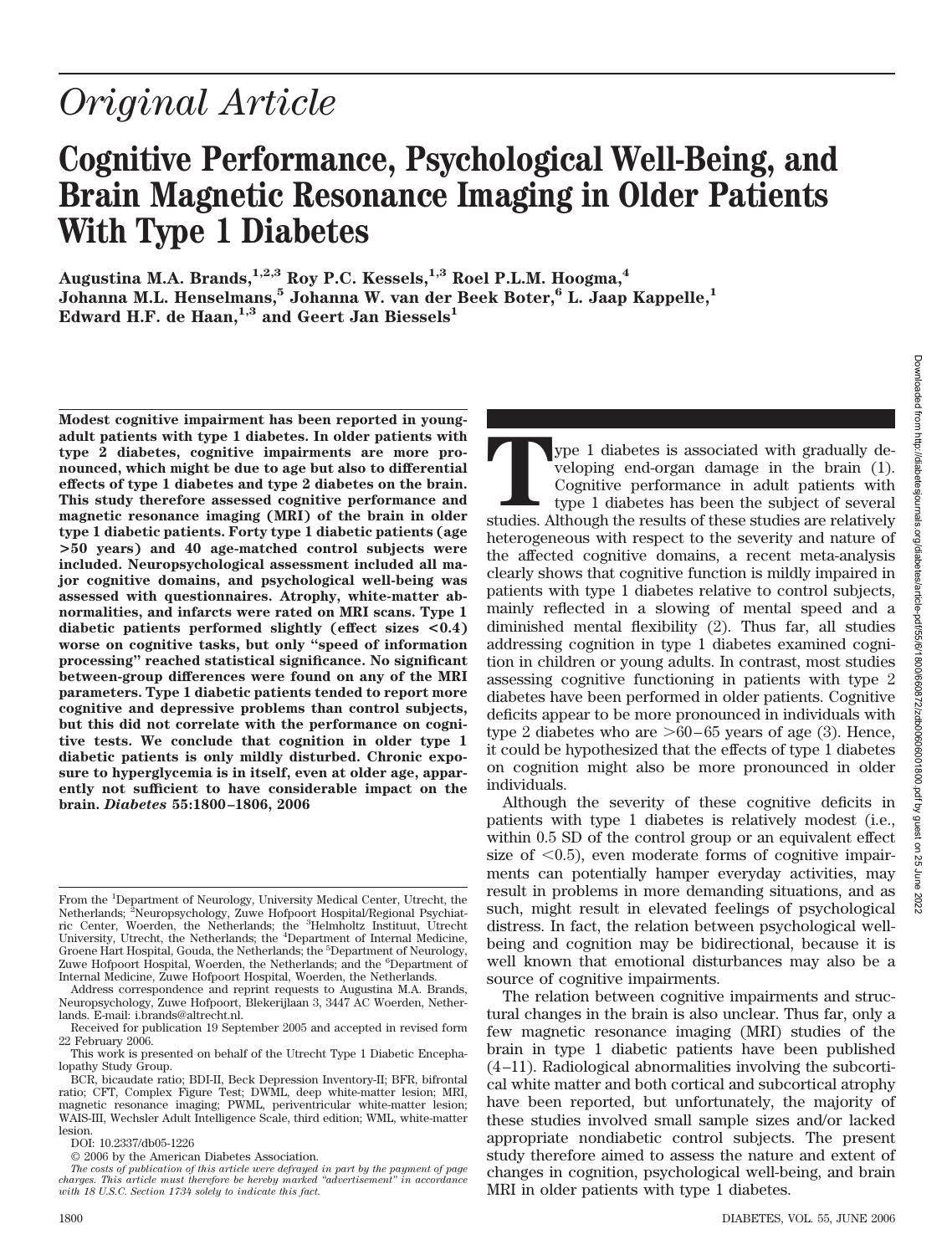#### **RESEARCH DESIGN AND METHODS**

For inclusion, type 1 diabetic patients had to be 50 – 80 years of age, functionally independent, and Dutch speaking. Exclusion criteria for all participants were a psychiatric or neurological disorder (unrelated to diabetes) that could influence cognitive functioning, a history of alcohol or substance abuse and dementia, and a fasting blood glucose  $\geq 7.0$  mmol/l for control subjects. Subjects with a history of noninvalidating stroke could be included.

For this project and a parallel project on cognition in type 2 diabetes, 40 patients with type 1 diabetes (age 52–77 years), 122 patients with type 2 diabetes (56 – 80 years), and 61 control subjects (53–78 years) were included between September 2002 and November 2004. Type 1 diabetic patients were recruited through their treating physicians in the three participating hospitals (Zuwe Hofpoort Hospital, Groene Hart Hospital, and University Medical Center, Utrecht, the Netherlands). Fourteen patients had disease onset before or at age 18. From the 26 patients with a disease onset after the age of 18, the diagnosis of type 1 diabetes was based on C-peptide levels <0.1 nmol/l in 14 patients and a disease onset characterized by ketoacidosis in 4 patients (12). From eight patients who were originally diagnosed with type 1 diabetes in other hospitals, these data were not available. In all of these latter patients, the debut of diabetes was characterized by polydipsia, polyuria, and extreme weight loss within a period of months. Control subjects were recruited among the spouses or acquaintances of the type 2 diabetic patients. The study was approved by the medical ethics committee of the University Medical Center Utrecht, and each participant signed an informed consent form.

Education level was recorded using seven categories and transferred to years of education. Premorbid intellectual level was estimated with the Dutch version of the National Adult Reading Test (13). Scores can be translated into estimated IQ scores based on normative data, because performance on this test is considered to reflect "best ever" global cognitive performance and is relatively resistant to the effects of organic brain disease (14).

The present study includes all type 1 diabetic patients ( $n = 40$ , age 52–77 years), and 40 control subjects, matched for age with the 40 type 1 diabetic patients (see Table 1 for demographic variables). The groups were well balanced for age but differed with regard to education and estimated IQ (Table 1). Thus, all analyses on cognition, psychological well-being, and brain MRI were adjusted for IQ. All participants performed the neuropsychological assessment. MRI could not be obtained in three patients with type 1 diabetes and in four control subjects because of MRI contraindications, such as claustrophobia or a pacemaker.

**Neuropsychological assessment.** Neuropsychological tests were chosen to be sensitive to small or moderate differences in ability and to provide an assessment of the major cognitive domains. Trained neuropsychological assessors administered 11 tests in a fixed order, which took  $\sim 90$  min to complete. In total, 20 test measures were obtained that covered five cognitive domains.

Abstract reasoning was assessed by Raven Advanced Progressive Matrices (12-item short form) (15). Memory was divided into four subdomains. Working memory was assessed by the forward and backward Digit Span of the Wechsler Adult Intelligence Scale, third edition (WAIS-III) (16) and the Corsi Block-Tapping Task (17,18). Immediate memory and learning rate was assessed verbally and nonverbally with the Dutch version of the Rey Auditory Verbal Learning Task (19) and the modified Location Learning Task (20,21). Forgetting rate, as a measure of decay over time, was also calculated with the Rey Auditory Verbal Learning Task and the Location Learning Task. Incidental memory was measured with the delayed recall trial of the Rey-Osterrieth Complex Figure Test (CFT) (22). Information processing speed included the Trail Making Test part A (23), the Stroop Color-Word Test parts I and II (24), and the WAIS-III sub-test Symbol Digit Substitution. Attention and executive functioning consisted of four subdomains. Response inhibition was assessed by the Stroop Color-Word Test Part III (24). Divided attention was assessed with the Trail Making Test part B (23), controlling for baseline performance on Trail Making Test part A. Concept shifting was assessed by the Brixton Spatial Anticipation Test (25). Verbal fluency was assessed both with a category naming task (animal naming; 2 min) and two lexical fluency tasks (N and A; 1 min each) (26). Finally, visuoconstruction was assessed by the copy trial of the CFT (22).

**Assessment of psychological well-being.** As an index of overall cognitive, psychological, and physical complaints, the Dutch version of the Symptom Checklist (SCL-90-R) (27) was completed by participants. The SCL-90-R obsessive-compulsive subscale can be seen as indicative of subjectively perceived cognitive performance difficulties in patients (28) and is presented as such. To determine the possible influence of depressed mood, the Beck Depression Inventory-II (BDI-II) was administered (29).

**MRI protocol.** The MRI investigation (0.5 Tesla; Elscint Gyrex, Haifa, Israel) (1 Tesla; Siemens, Munich, Germany) (1.5 Tesla; Philips Medical Systems, Demographic and general medical characteristics of patients and control subjects

| Characteristic                   | Control<br>subjects | Type 1 diabetic<br>patients |
|----------------------------------|---------------------|-----------------------------|
| $n \pmod{m}$                     | 40 (16/24)          | 40(23/17)                   |
| Mean age (years)*                | $61.6 \pm 5$        | $60.9 \pm 6$ †              |
| <b>Education</b> level           |                     |                             |
| $(median)$ :                     | $4(4-5)$            | $5(4-6)\$                   |
| Estimated IQ                     | $101.2 \pm 14.1$    | $108.1 \pm 11.7$ §          |
| BMI $\left({\rm kg/m^2}\right)$  | $27.3 \pm 5.1$      | $23.7 \pm 2.3$              |
| Systolic blood pressure          |                     |                             |
| (mmHg)                           | $135.2 \pm 18.8$    | $142.0 \pm 22.6$            |
| Diastolic blood pressure         |                     |                             |
| (mmHg)                           | $79.7 \pm 11.1$     | $73.5 \pm 9.9$ \$           |
| Hypertension (%)*¶               | 38                  | 45†                         |
| Atherosclerotic disease          |                     |                             |
| $(\%)$ *#                        | 20                  | 25+**                       |
| Fasting triglycerides            |                     |                             |
| (mmol/l)                         | $1.7 \pm 1.2$       | $0.9 \pm 0.5$               |
| <b>Fasting serum cholesterol</b> |                     |                             |
| (mmol/l)                         | $5.9 \pm 1.1$       | $5.3 \pm 0.9$ §             |
| Hypercholesterolemia             |                     |                             |
| $(%)$ *††                        | 48                  | $35+$                       |
| A1C $(\%)^*$                     | $5.5 \pm 0.4$       | $7.7 \pm 1.0$ †             |
| Retrograde A1C (%)*‡‡            |                     | $7.7 \pm 0.9$ †             |

Data are given as means  $\pm$  SD or median (interquartile range) unless otherwise indicated.  $P < 0.05$ ;  $|P < 0.001$ . \*Entered as explanatory variable in exploratory regression analyses with cognition or MRI as dependent variables within the type 1 diabetic group; statistically significant association with any cognitive domain scores are indicated as  $**P < 0.05$ ; statistically significant association with any MRI outcome measure are indicated as  $**P < 0.05$ . Details are provided in RESULTS. ‡Education level was recorded using seven categories that can be transferred to years of education:  $\leq 6$ ,  $6-7$ ,  $8-9$ ,  $10-11$ ,  $12-18$ , and  $>18$ , respectively.  $\P$ Hypertension is defined as an average systolic blood pressure  $\geq 160$  mmHg and/or diastolic blood pressure  $\geq 95$  mmHg and/or self-reported use of blood pressure–lowering drugs. #Atherosclerotic disease is defined as suffering from selfreported angina pectoris, myocardial infarction, stroke, or intermittent claudication. ††Hypercholesterolemia is defined as a fasting cholesterol 6.2 mmol/l and/or self-reported use of cholesterol lowering drugs. ‡‡Retrograde data (up to 5 years, mean 3.9 years, mean intra-individual variation coefficient 4.1%) on A1C levels were obtained through the case records.

Best, the Netherlands) consisted of an axial T1-weighted and an axial T2 and T2 fluid-attenuating inverse recovery scan (TR/TE/TI: 6,000/100/2,000, FOV 230 mm, matrix  $180 \times 256$ , slice thickness 4.0 mm, and contiguous slices 38). There were no systematic differences between the different MRI scanners with regard to the MRI outcome measures. White-matter lesions (WMLs), number and location of infarcts, and cortical atrophy were rated on hard copies or on digital images on a personal computer.

WMLs were distinguished into periventricular and deep (subcortical) regions and rated according to the Scheltens rating scale (30). Periventricular WMLs (PWMLs) were rated on a severity scale  $(0-2)$  at the frontal and occipital horns and the body of the lateral ventricle, at the left and at the right side, with the total PWML score being the sum of these six scores (range 0 –12). This is a slight modification of the Scheltens scale, because we summed left and right scores, whereas in the original scale, only the side with the highest score is counted (range  $0-6$ ).

For the rating of deep WMLs (DWMLs), the brain was divided into six regions: frontal, parietal, occipital, temporal, basal ganglia, and infratentorial. This is an additional minor modification of the Scheltens rating scale (30) that subdivides the basal ganglia and infratentorial regions into five and four different smaller subregions, respectively. Per region, the size and number of the WMLs were rated on a scale ranging from 0 to 6, with the total DWML score being the sum of these six scores (range 0-36).

Furthermore, brain infarcts were scored by location (cortical and subcortical), size (lacunar or large), and number. A lesion was considered a lacunar infarct if its appearance was hypo-intense on T1 and fluid-attenuating inverse recovery images and if its appearance was unlike a perivascular space.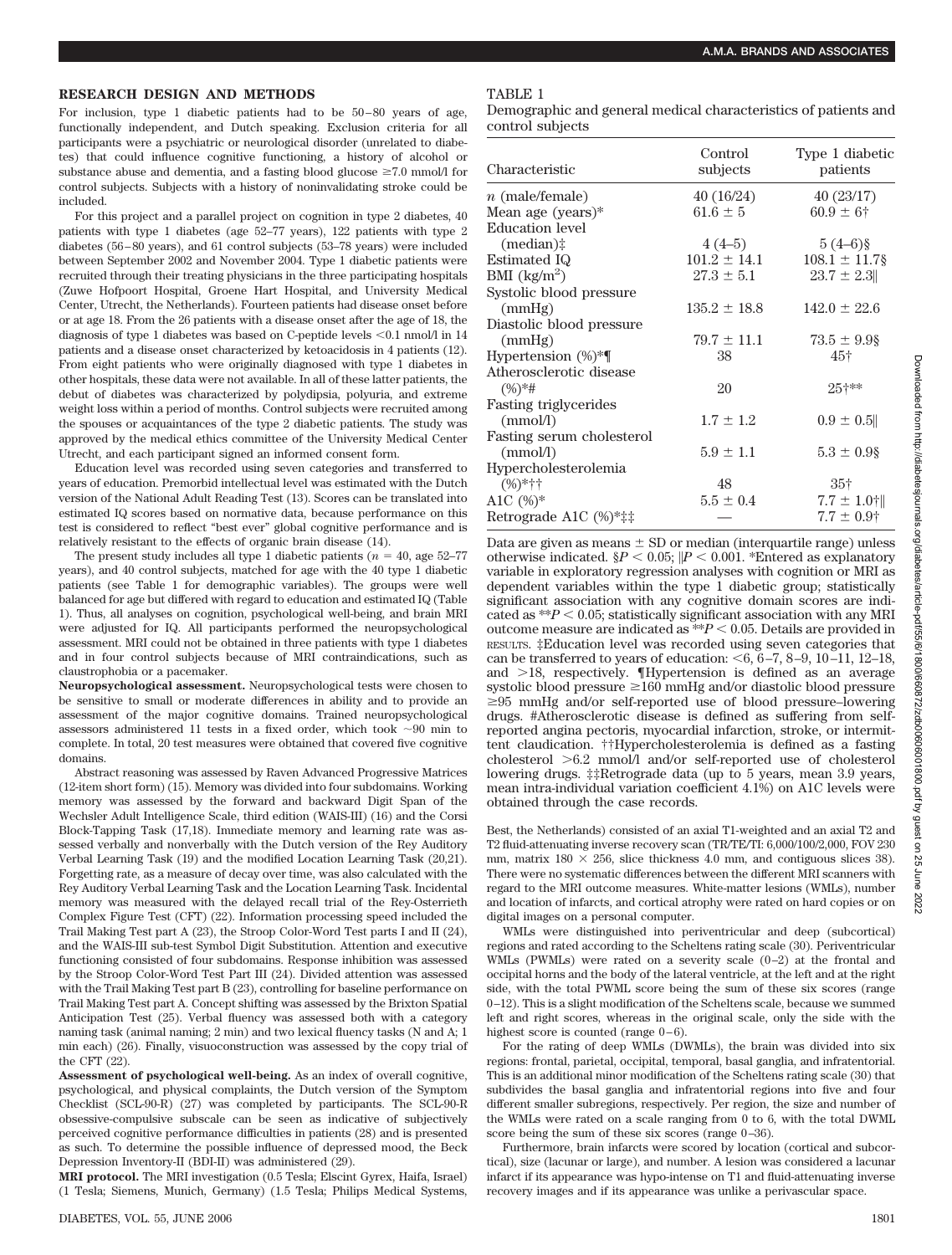Cortical atrophy was evaluated quantitatively by the frontal interhemispheric fissure ratio: the maximal width of the interhemispheric fissure from any of the cuts demonstrating the frontal horns of the ventricles, divided by the trans-pineal coronal inner table diameter (31); and by the Sylvian fissure ratio: the average of the maximal Sylvian fissure widths taken from the cut showing the widest Sylvian fissure, divided by the trans-pineal coronal inner table diameter (31). Subcortical atrophy was evaluated by the bicaudate ratio (BCR) measured on the cut best showing the caudate nuclei and by the bifrontal ratio (BFR) measured on the same cut as the BCR. BCR and BFR are defined as the minimal distance between the caudate indentations of the frontal horn (31) or the distance between the tips of the frontal horns divided by the distance between the inner tables of the skull along the same line (31), respectively.

These scales for rating atrophy and WMLs have been validated previously and have a fair to good intra- and interrater reliability (e.g., refs. 32 and 33). For example, the Pearson correlation coefficients for two raters were 0.87 for the DWML score and 0.62– 0.90 for the atrophy ratios. Nevertheless, in case of disagreement of more than one point on the WML scale and the template atrophy scale or  $>2$  mm on the atrophy ratios, a consensus reading was held. In all other cases, the readings of both readers were averaged.

**Recording of medical history and biomedical measures.** Standard medical care for all type 1 diabetic patients in this study included a 3-monthly visit to the clinic for evaluation of the general condition (HbA<sub>1c</sub> [A1C], fasting triglycerides, cholesterol, and blood pressure) and a yearly monitoring of microvascular complications, including examination by an ophthalmologist and neuropathy assessment by the treating physician (questioning about symptoms, sensory examination, and ankle reflexes). For the purpose of this study, data on retinopathy and neuropathy were derived from medical records, and these complications were rated as absent or present. A history of clinically manifest atherosclerotic disease was defined as self-reported angina pectoris, myocardial infarction, stroke, or intermittent claudication as assessed with the Rose questionnaire (34). Previous occurrence of severe hypoglycemic episodes was assessed with a questionnaire and defined as an episode that required external assistance for recovery (35). Episodes that resulted in seizure or loss of consciousness were also recorded. Furthermore, all participants had their blood pressure measured two times during the assessment.

**Statistical analysis.** Between-group differences were examined across the groups with a general linear model multivariate analysis, regression analysis, and  $\chi^2$  test, as appropriate. Because the groups differed significantly in estimated premorbid IQ (control,  $101.2 \pm 14.1$ ; type 1 diabetes,  $108.1 \pm 11.7$ ;  $P < 0.01$ ) and educational level (control, 4 [3-5]; type 1 diabetes, 5 [4-6]);  $P <$ 0.05), the variable "estimated premorbid IQ" was entered as a covariate in the analyses on cognition, psychological well-being, and brain MRI. Sex was also entered as covariate in these latter analyses.

To compare the five different cognitive domains, the raw test scores were standardized into z-scores. Subsequently, domain scores were calculated by averaging the standardized test scores that contributed to the five respective domains as described in NEUROPSYCHOLOGICAL ASSESSMENT. In addition, a cortical atrophy z-score (mean of standardized frontal interhemispheric fissure ratio and Sylvian fissure ratio) and subcortical atrophy z-score (mean of the standardized BCR and BFR) were calculated. These z-scores were used in linear regression analysis to explore the relation between data on brain structure with cognitive functioning in type 1 diabetes.

## **RESULTS**

**Table 2 summarizes the characteristics related to diabetes.** The patients had diabetes for an extended period of time (average 34 years), but taking into account the average age of over 60, this duration reflects a relative late onset of type 1 diabetes. General biomedical characteristics that may be related to vascular disease or cognitive decline, such as BMI, fasting triglycerides, and the prevalence of hypertension or hypercholesterolemia, in the diabetic group were similar to the control subjects or even better regulated. In contrast, considering biomedical characteristics specific to diabetes, type 1 diabetic patients in this study show more microvascular complications and hypoglycemic episodes compared with previous studies on cognition in younger adults with type 1 diabetes (2).

Neuropsychological domain scores (adjusted z-scores SE [95% CI]) of the groups are presented in Table 3. The

### TABLE 2

Diabetic characteristics of type 1 diabetic patients

| Characteristic                                              | Type 1 diabetic<br>patients |
|-------------------------------------------------------------|-----------------------------|
| Duration of diabetes (years)*                               | $34.0 \pm 12.8^{\dagger}$   |
| Use of insulin pump $*$                                     | 48                          |
| Disease onset before age 18 years*                          | 33†‡                        |
| Previous severe hypoglycemic event<br>requiring assistance* | 75                          |
| Hypoglycemic event leading to                               |                             |
| seizure or unconsciousness*§                                | 65                          |
| Retinopathy                                                 | 58                          |
| Retinopathy with laser treatment                            | 65                          |
| Neuropathy                                                  | 45                          |
| Diabetic foot                                               | 9                           |
| Microvascular complications*                                | 70                          |

Data are means  $\pm$  SD or percent. \*Entered as explanatory variable in exploratory regression analyses with cognition or MRI as dependent variables within the type 1 diabetic group; statistically significant association with any cognitive domain scores are indicated as  $\dagger P$  < 0.05; statistically significant association with any MRI outcome measure are indicated as  $\ddagger P < 0.05$ . Details are provided in RESULTS. §In the regression analyses, the group that experienced hypoglycemia with seizure or unconsciousness was compared with the group that never experienced any severe hypoglycemic event. |Microvascular complications were entered in the exploratory regression analyses in two ways: as a dichotomous variable defined as the absence or presence of retinopathy or neuropathy or as a sumscore (range 0 –3) in which 1 point was given for neuropathy, 1 point for retinopathy without laser treatment, or 2 points for retinopathy with laser treatment. Neither analysis showed significant associations with MRI or cognition.

general linear model multivariate analysis with estimated premorbid IQ as covariate with the five domain scores as dependent variables was overall significantly different  $[F(5,71) = 2.8, P = 0.023, \eta^2 = 0.17]$ , indicating an overall worse performance in the type 1 diabetic group. The diabetic group performed significantly worse than control subjects on speed of information processing. Also, the multivariate analysis of all 20 raw test scores corrected for estimated IQ showed highly significant differences [*F*(19,  $50$ ) = 2.7, *P* = 0.003,  $\eta^2$  = 0.50]. Exclusion of the patients in whom the specific criteria on which the clinical diagnosis type 1 diabetes was initially based could not be confirmed with certainty did not affect the results.

Inspection of all 20 adjusted mean test scores revealed that, except for CFT copy trial, WAIS-Digit Span, and Corsi Block-Tapping Task, type 1 diabetic patients performed slightly worse on all measures (data not shown). Because the domain visuoconstruction consists only of the CFT copy trial, this finding is directly reflected in the performance on this domain.

Results on psychological well-being are presented in Table 4. None of the patients and only one control subject scored above the cut-off criterion of 16 on the BDI-II, indicative of clinical depression (36). Overall, type 1 diabetic patients scored higher on all psychological complaints scales, but this reached significance only in the subscales depression, cognitive performance difficulty, and anger-hostility of the SCL-90-R. Depressive symptoms (expressed as BDI-II scores) were not significantly related to cognitive performance.

Only one patient and one control subject were without any DWMLs. All individuals showed at least some degree of PWMLs. WML severity and the prevalence of infarcts did not differ between the groups. All atrophy ratios were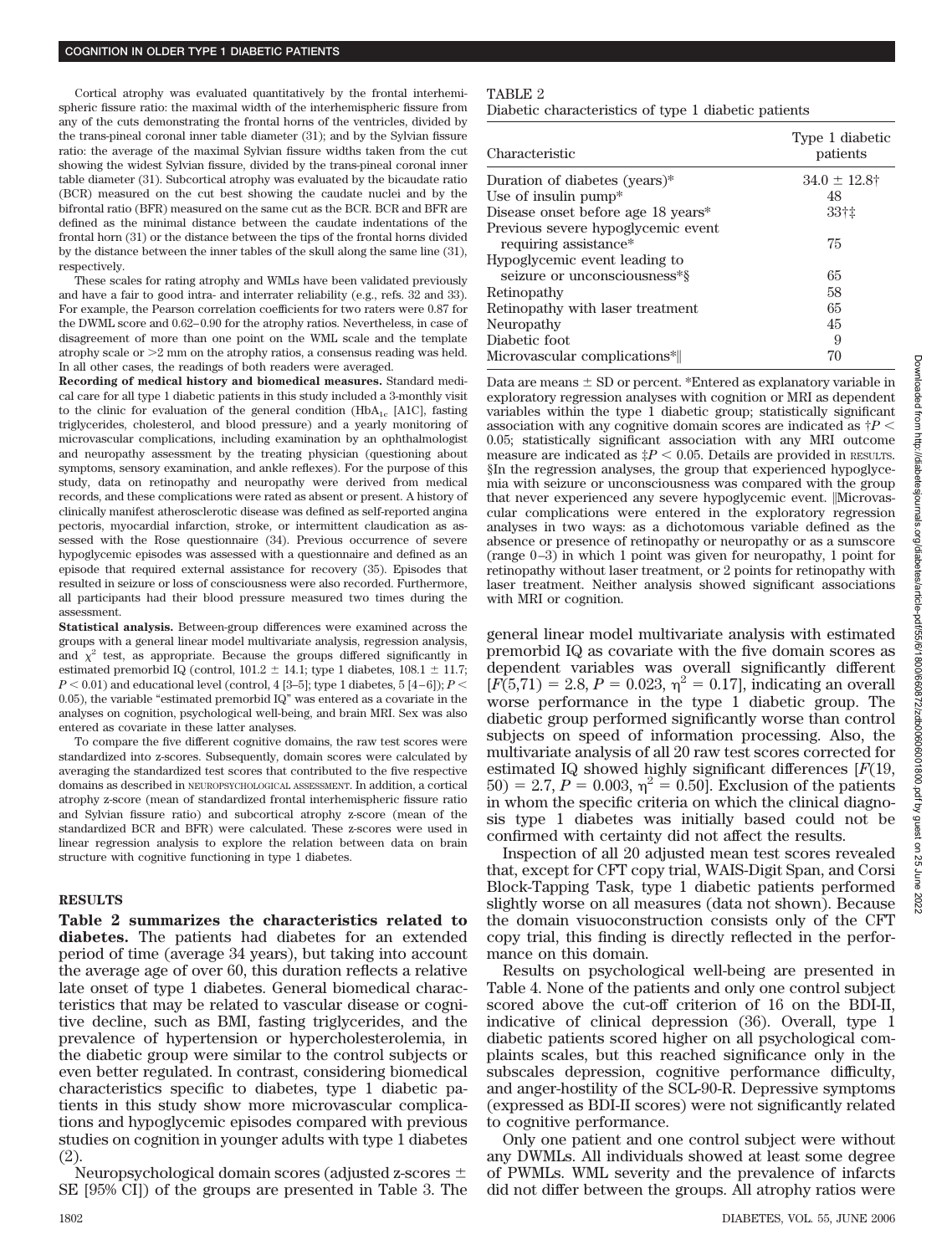TABLE 3 Cognitive performance

| Cognitive domains and tests      | Control subjects | Type 1 diabetic patients | Mean dif $(95\% \text{ CI})$    |
|----------------------------------|------------------|--------------------------|---------------------------------|
| Abstract reasoning               | $0.09 \pm 0.15$  | $-0.09 \pm 0.15$         | $-0.18$ ( $-0.62$ to 0.25)      |
| Memory                           | $0.09 \pm 0.07$  | $-0.08 \pm 0.07$         | $-0.17$ ( $-0.36$ to 0.02)      |
| Working memory                   | $-0.05 \pm 0.11$ | $0.05 \pm 0.11$          | $0.10$ (-0.22 to 0.42)          |
| Immediate memory and learning    | $0.11 \pm 0.09$  | $-0.09 \pm 0.09$         | $-0.21$ ( $-0.48$ to 0.06)      |
| Forgetting rate                  | $0.15 \pm 0.13$  | $-0.12 \pm 0.13$         | $-0.26$ ( $-0.63$ to 0.13)      |
| Incidental memory                | $0.15 \pm 0.16$  | $-0.15 \pm 0.16$         | $-0.30$ ( $-0.76$ to 0.16)      |
| Information processing speed     | $0.16 \pm 0.10$  | $-0.17 \pm 0.10$         | $-0.34$ ( $-0.63$ to $-0.04$ )* |
| Attention and executive function | $0.07 \pm 0.08$  | $-0.07 \pm 0.08$         | $-0.13$ ( $-0.37$ to 0.10)      |
| Visuoconstruction                | $-0.28 \pm 0.15$ | $0.28 \pm 0.15$          | $0.56(0.13-0.98)$ *             |

Domain scores are presented as adjusted z-scores  $\pm$  SE. Mean dif: the adjusted between group difference (type 1 diabetic patients  $-$  control subjects) in the univariate ANOVA; scores are adjusted for estimated premorbid IQ. Negative z-values indicate worse performance.  $P < 0.05$ .

slightly but not statistically significantly higher in the type 1 diabetic patients (Table 5). MRI results were not statistically significant related to cognitive functioning either in control subjects or in the diabetic group. Relations within the type 1 diabetic group among cognitive performance, MRI measures, and biomedical characteristics were explored with linear regression analyses. Statistically significant associations between disease variables and cognitive and MRI outcome measures are shown in Tables 1 and 2. Age ( $\beta = -0.459, P < 0.001$ ), hypertension ( $\beta = -0.490$ ,  $P < 0.001$ ), A1C ( $\beta = -0.283, P < 0.05$ ), and retrograde A1C ( $\beta$  = -0.296,  $P < 0.05$ ) were inversely related to speed of information processing. Duration of diabetes was inversely related to memory ( $\beta = -0.337, P < 0.05$ ) and to attention and executive functioning ( $\beta$  = -0.331, *P* < 0.05). Disease onset before age 18 was also inversely related with attention and executive functioning  $(\beta =$  $-0.393, P < 0.05$ ). Furthermore, disease onset before age 18 ( $\beta$  = 0.356, *P* < 0.05) and atherosclerotic disease ( $\beta$  = 0.432,  $P < 0.05$ ) were related to PWMLs.

### **DISCUSSION**

This study is the first to assess cognitive functioning in older patients with type 1 diabetes and to relate this to structural abnormalities in the brain. Although performance on most tasks was within the normal range, indicating that this group of patients did not have marked cognitive impairments or general cognitive deterioration, older type 1 diabetic patients performed overall slightly worse compared with nondiabetic control subjects. In general, the pattern of cognitive dysfunction can be characterized as rather nonspecific, in which cognitive performance is overall slightly decreased. There was a significantly worse performance in speed of information processing, but then again, the patients were significantly better on visuoconstruction. This should not be interpreted as a deficit in visuoconstructional praxis in the control subjects, because the mean score of both groups is well within the normal range. This test is also considered to be highly sensitive to the level of mental effort delivered on cognitive tasks (14), and therefore it could be interpreted as a reflection of motivation of the subjects.

Type 1 diabetic patients subjectively experienced more cognitive problems than control subjects. On the one hand, this could be seen as a reflection of cognitive performance difficulties, but the actual cognitive test performance was unrelated to cognitive complaints. On the other hand, the cognitive performance difficulty scale of the SCL-90-R also consists of elements that reflect obsessive-compulsive behavior, and it has been suggested that type 1 diabetic patients might develop a personality or response style characterized by extreme cautiousness and careful attention to detail, because they are burdened with a disease that requires them to monitor basic biological functions meticulously (37).

Patients did not have significantly higher total scores on the SCL-90-R, which can be regarded as a measurement of global psychological distress (38). Also, considering the rather low BDI scores observed in this study, these results are not in line with the relatively high prevalence of depression in patients with diabetes reported in other studies (39). Patients with clinically significant depressive

TABLE 4

Level of self-reported psychological and physical complaints

| Psychological scales                   | Control subjects | Type 1 diabetic patients | Mean dif $(95\% \text{ CI})$     |
|----------------------------------------|------------------|--------------------------|----------------------------------|
| $SCL-90-R$                             |                  |                          |                                  |
| <b>Total Score</b>                     | $116.1 \pm 4.04$ | $121.6 \pm 4.04$         | $5.59$ (-6.10 to 17.27)          |
| Anxiety                                | $12.34 \pm 0.44$ | $12.76 \pm 0.44$         | $0.42$ (-0.86 to 1.69)           |
| Agoraphobia                            | $7.87 \pm 0.32$  | $7.93 \pm 0.32$          | $0.00$ ( $-0.86$ to 0.97)        |
| Depression                             | $20.56 \pm 0.84$ | $22.34 \pm 0.84$         | $1.79(-0.63 \text{ to } 4.20)^*$ |
| Somatization                           | $18.30 \pm 0.84$ | $18.95 \pm 0.84$         | $0.65$ ( $-1.77$ to 3.07)        |
| Cognitive performance difficulty       | $12.55 \pm 0.58$ | $14.53 \pm 0.58$         | $1.98(0.30-3.65)*$               |
| Interpersonal sensitivity and paranoid |                  |                          |                                  |
| ideation                               | $21.92 \pm 0.88$ | $24.21 \pm 0.88$         | $2.28(-0.27 \text{ to } 4.84)$   |
| Anger-hostility                        | $6.33 \pm 0.29$  | $7.49 \pm 0.29$          | $1.16(0.33-1.99)$ *              |
| Sleep disturbance                      | $5.42 \pm 0.45$  | $6.04 \pm 0.45$          | $0.63$ (-0.69 to 1.94)           |
| $BDI-II$                               | $3.96 \pm 0.72$  | $5.73 \pm 0.71$          | $1.76(-0.32 \text{ to } 3.85)$   |

Data are adjusted means  $\pm$  SE. Mean dif: the adjusted between group differences (type 1 diabetic patients  $-$  control subjects) in the univariate ANOVA. All scores are adjusted for estimated premorbid IQ and sex. Higher scores reflect more reported complaints.  $*P < 0.05$ .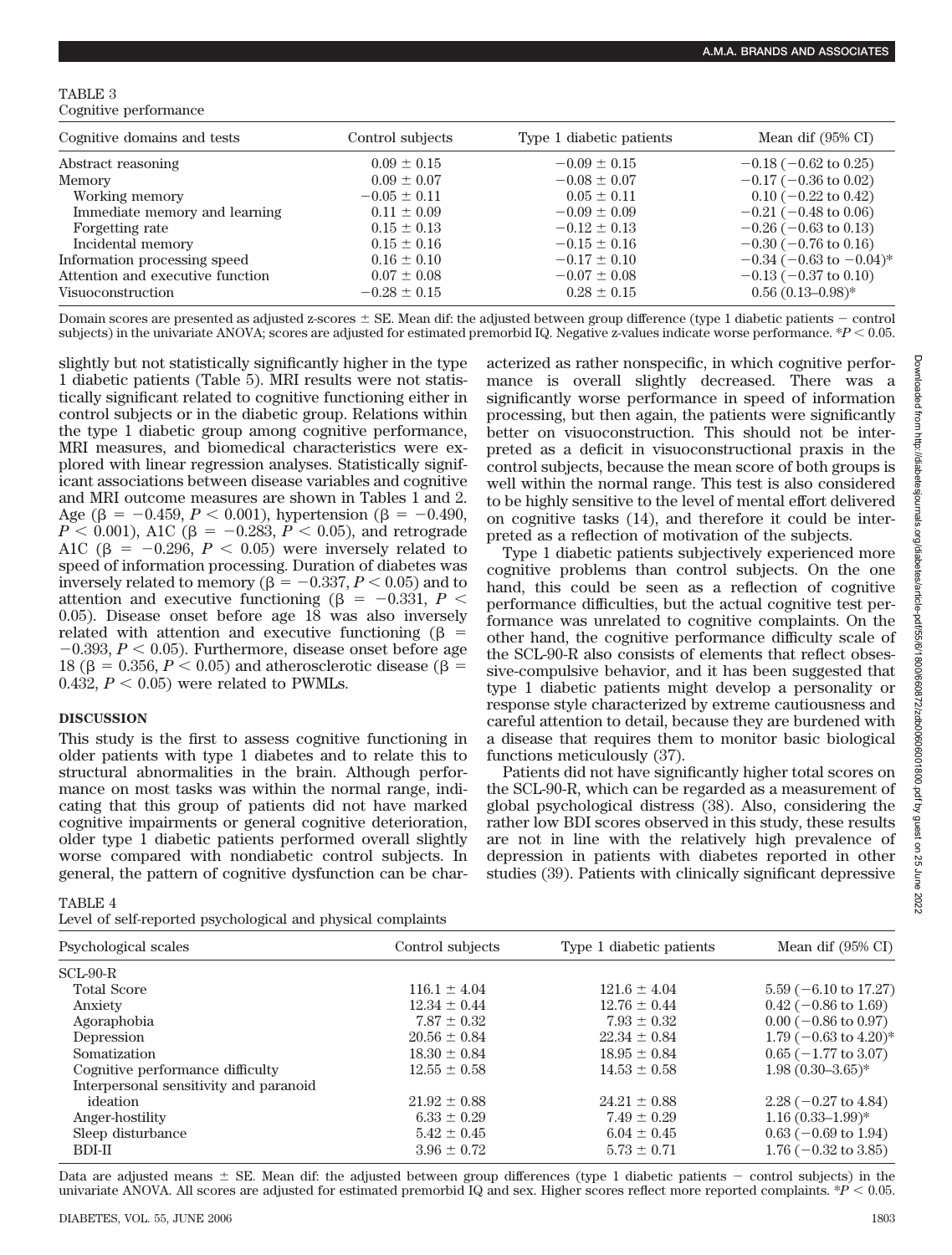| TABLE 5 |                                                       |  |
|---------|-------------------------------------------------------|--|
|         | MRI results in diabetic patients and control subjects |  |

| MRI ratings                            | Control subjects $(n = 36)$                  | Type 1 diabetic patients $(n = 37)$ | Mean dif $(95\% \text{ CI})$            |
|----------------------------------------|----------------------------------------------|-------------------------------------|-----------------------------------------|
| <b>PWML</b>                            | $6.0(5.0-6.0)$                               | $6.0(6.0-7.0)$                      | $0.5$ (-0.5 to 1.0)                     |
| <b>DWML</b>                            | $4.0(2.5-6.0)$                               | $3.0(1.5-6.0)$                      | $-1.0$ ( $-3.0$ to 1.5)                 |
| Cortical atrophy                       |                                              |                                     |                                         |
| FFR $(*10)$                            | $0.30 \pm 0.10$                              | $0.33 \pm 0.12$                     | $0.01$ (-0.04 to 0.06)                  |
| $SFR$ (*10)                            | $0.31 \pm 0.08$                              | $0.33 \pm 0.10$                     | $0.01$ (-0.03 to 0.06)                  |
| Subcortical atrophy                    |                                              |                                     |                                         |
| <b>BCR</b>                             | $0.12 \pm 0.03$                              | $0.14 \pm 0.03$                     | $0.01$ (-0.01 to 0.02)                  |
| <b>BFR</b>                             | $0.31 \pm 0.05$                              | $0.33 \pm 0.04$                     | $0.01$ (-0.01 to 0.03)<br>OR $(95\%$ CI |
| (Silent) infarct                       | 8%                                           | 8%                                  | $1.01(0.16-6.23)$                       |
| $\mathbf{r}$ . The set of $\mathbf{r}$ | $\cdots$<br>$\sim$ $\sim$ $\sim$<br>$\cdots$ | $-2$<br>.<br>$\cdots$               |                                         |

Data are given as unadjusted means  $\pm$  SD or median (interquartile range) unless otherwise indicated. Mean dif: the adjusted between group difference (type 1 diabetic patients control subjects) in the univariate ANOVA. Mean difference and OR were adjusted for estimated premorbid IQ and sex. FFR, frontal interhemispheric fissure ratio; SFR, Sylvian fissure ratio.

symptoms may not have been interested in participating in our rather demanding study protocol. Unfortunately, we have no detailed data on the nonresponders for this study.

We observed that the amount of brain abnormalities based on MRI was within the normal range in both groups. Similar rates of (silent) infarcts and WML severity have been reported in random samples from the general population of the same age-group  $(40-42)$ . Earlier studies of brain MRI in type 1 diabetes involved younger patients (average age 25– 40 years) with an earlier disease onset (average age at onset  $10-18$  years)  $(4-9,11)$ . Five previous studies compared measures of cerebral atrophy (7,8,11) or WML severity (4,9) in type 1 diabetic patients (sample sizes  $\leq$  25 in all but one study [11]) with control subjects. One study reported a 25% increase in the BFR (7), and another a 3% decrease in total cerebral volume (8). The most detailed study on cerebral atrophy thus far reported modest regional reductions in cortical gray matter density, using voxel based morphometry (11). A study on WMLs that involved 25 type 1 diabetic patients that all had advanced microvascular complications did not observe WMLs in any of these patients (9). Others reported WMLs in 11 of a group of 16 type 1 diabetic patients and in 5 of 40 control subjects (4). However, if the data from this latter study were translated to the Scheltens DWML scale (30), the median score would be 1, which corresponds with a very small lesion volume (median total DWML volume  $\leq 0.1$  ml), which is compatible with the age of the population involved and still well below our ratings (Table 5). Another study, which did not include nondiabetic control subjects, examined determinants of MRI abnormalities within a population of type 1 diabetic patients (5,10). Neither a history of severe hypoglycemia (contrary to an initial report [6]) nor the presence of retinopathy was associated with cerebral atrophy or WMLs, although retinopathy was associated with an increased occurrence of so-called enlarged perivascular spaces. An early diabetes onset  $(\leq 7$  years) was associated with a higher ventricular volume but not with cortical atrophy or WML severity (10). The combined results of these previous studies and the present study indicate that MRI changes in the brain of patients with type 1 diabetes are relatively subtle and may be more pronounced in patients with an early diabetes onset. Computer-assisted volumetric measurements are probably more likely to detect such subtle changes than the rating methods that were used in the present study. Nevertheless, our data indicate that there are no marked

differences between older type 1 diabetic patients and control subjects on brain MRI.

It is commonly assumed that duration of diabetes and the normal aging process interact in their effects on the brain (43,44). Based on studies on older patients suffering from type 2 diabetes, we hypothesized that cognitive deficits in older patients with type 1 diabetes may also be more pronounced than in younger type 1 diabetic patients. However, the severity of the cognitive impairments observed in the present study is modest (effect sizes ranging from 0.2 to 0.4), which is in line with results of studies on younger adult type 1 diabetic patients (2). Hence, this study does not support our hypothesis. Possibly, this may be due to differences in study design and patient selection between the current study and previous research. A strength of our study is that it combines a detailed analysis of cognitive function and brain MRI in older type 1 diabetic patients, thus allowing the assessment of the relation between these parameters. The main difference with previous studies is not only the age of our study population but, despite the long duration of diabetes, also the relatively late diabetes onset (for overview, see ref. 2). Glycemic control, as reflected in A1C levels, was also relatively low in our patients compared with previous studies (2). This may be due to relative intensive medical care of our patients, also expressed in the high proportion of patients on pump therapy. Nevertheless, the proportion of patients with microvascular complications or a history of severe hypoglycemic episodes was higher than in previous studies (2), which is likely to reflect the extended diabetes duration. The relatively late onset of diabetes may be a possible explanation of the relatively modest effects on cognition that we observed. Age at onset in previous studies on cognition or brain MRI in patients with type 1 diabetes was generally below 20 (2). Studies in children with type 1 diabetes indicate that a very early onset of diabetes  $(< 7 \text{ years})$  is associated with poorer cognitive performance (45). If a similar effect of age exists in patients with an onset before the age of 20 relative to an onset thereafter remains to be determined. Other aspects of population selection may also affect our results. By definition, a study of older type 1 diabetic patients includes "survivors," which implies that relative healthy patients were included in this study. Furthermore, individuals who participate in research projects that include a detailed work-up at a hospital tend to be less affected than those who refuse participation. The performance level on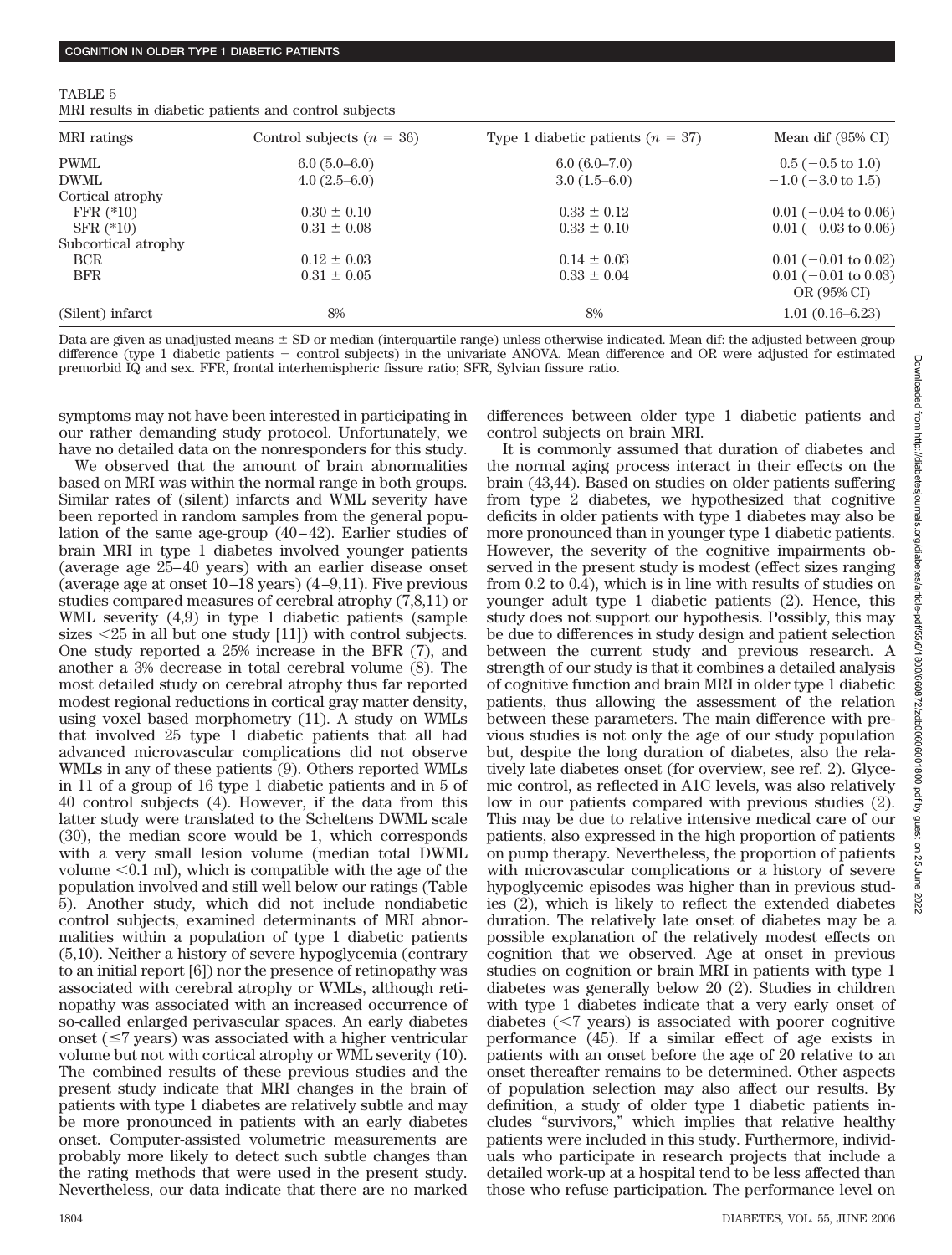the copy trial of the RCF test suggests that type 1 diabetic patients were very motivated to participate. The level of education in type 1 diabetic patients was also higher than control subjects, but we adjusted for this potential confounder in the analyses of the MRI and cognition data. Finally, although the occurrence of vascular risk factors (e.g., cholesterol, triglycerides, blood pressure, and BMI) in the control subjects was similar to previous large population-based surveys of older subjects in the Netherlands (for example, see ref. 46), several of these risk factors were relatively less common in the type 1 diabetic group (Table 1). This probably reflects more aggressive risk factor management in type 1 diabetic patients. The combined effects of selection bias and the intensified medical care of the patient group could have lead to an underestimation of the effects of diabetes.

The determinants of impaired cognitive performance and brain MRI changes in patients with type 1 diabetes are still not completely clear (2,10). Exploratory regression analyses in the present study showed relations with chronic exposure to hyperglycemia (A1C and diabetes duration), diabetes onset before age 18, and vascular factors (hypertension and atherosclerosis). It should be noted, however, that our study was not primarily designed to examine the relation between vascular and metabolic factors, diabetes complications, and the outcome measures in detail. This would require a larger number of patients, a more standardized and detailed assessment of diabetes complications, and preferably a longitudinal design (see, for example, refs. 10 and 47).

It can be concluded that older patients with type 1 diabetes performed slightly worse on almost all cognitive tasks, but this is not accompanied by obvious changes on brain MRI. Most importantly, the level of cognitive performance of these older type 1 diabetic patients compared with control subjects is similar to the findings in younger adults with type 1 diabetes (2). Chronic exposure to hyperglycemia is in itself, even at older age, apparently not sufficient to have considerable impact on the brain.

#### **ACKNOWLEDGMENTS**

This research was financially supported by the Dutch Diabetes Research Foundation (grant 2001.00.023).

The work of Jan Groothuis (Utrecht University) on the validation of the MRI scales is gratefully acknowledged.

The Utrecht Type 1 Diabetic Encephalopathy Study Group also includes the following investigators (in alphabetical order) from the University Medical Center: H.W. de Valk (Department of Internal Medicine); S.M. Manschot (Department of Neurology), E. van den Berg (Department of Neuropsychology and Helmholtz Research Institute); and J. van der Grond (Department of Radiology).

#### **REFERENCES**

- 1. Brands AMA, Kessels RPC, de Haan EHF, Kappelle LJ, Biessels GJ: Cerebral dysfunction in type 1 diabetes: effects of insulin, vascular risk factors and blood-glucose levels. *Eur J Pharmacol* 490:159 –168, 2004
- 2. Brands AMA, Biessels GJ, De Haan EHF, Kappelle LJ, Kessels RPC: The effects of type 1 diabetes on cognitive performance: a meta-analysis. *Diabetes Care* 28:726 –735, 2005
- 3. Ryan CM, Geckle MO: Why is learning and memory dysfunction in type 2 diabetes limited to older adults? *Diabetes Metab Res Rev* 16:308 –315, 2000
- 4. Dejgaard A, Gade A, Larsson H, Balle V, Parving A, Parving HH: Evidence for diabetic encephalopathy. *Diabet Med* 8:162–167, 1991
- 5. Ferguson SC, Blane A, Perros P, McCrimmon RJ, Best JJ, Wardlaw J, Deary IJ, Frier BM: Cognitive ability and brain structure in type 1 diabetes:
- 6. Perros P, Best JJK, Deary IJ, Frier BM, Sellar RJ: Brain abnormalities demonstrated by magnetic resonance imaging in adult IDDM patients with and without a history of recurrent severe hypoglycemia. *Diabetes Care* 20:1013–1018, 1997
- 7. Lunetta M, Damanti AR, Fabbri G, Lombardo M, Di Mauro M, Mughini L: Evidence by magnetic resonance imaging of cerebral alterations of atrophy type in young insulin-dependent diabetic patients. *J Endocrinol Invest* 17:241–245, 1994
- 8. Lobnig BM, Krömeke O, Optenhostert-Porst C, Wolf OT: Hippocampal volume and cognitive performance in longstanding type 1 diabetic patients without macrovascular complications. *Diabet Med* 23:32–39, 2006
- 9. Yousem DM, Tasman WS, Grossman RI: Proliferative retinopathy: absence of white matter lesions at MR imaging. *Radiology* 179:229 –230, 1991
- 10. Ferguson SC, Blane A, Wardlaw J, Frier BM, Perros P, McCrimmon RJ, Deary IJ: Influence of an early-onset age of type 1 diabetes on cerebral structure and cognitive function. *Diabetes Care* 28:1431–1437, 2005
- 11. Musen G, Lyoo IK, Sparks CR, Weinger K, Hwang J, Ryan CM, Jimerson DC, Hennen J, Renshaw PF, Jacobson AM: Effects of type 1 diabetes on gray matter density as measured by voxel-based morphometry. *Diabetes* 55:326 –323, 2006
- 12. American Diabetes Association: Diagnosis and classification of diabetes mellitus. *Diabetes Care* 28 (Suppl. 1):S37–S42, 2005
- 13. Schmand B, Lindeboom J, Van Harskamp F: *NLV: Nederlandse Leestest Voor Volwassenen*. Lisse, the Netherlands, Swets & Zeitlinger, 1992
- 14. Lezak MD, Howieson DB, Loring DW: *Neuropsychological Assessment*. Oxford, Oxford University Press, 2004
- 15. Raven JC, Raven J, Court JH: *Manual for Raven's Progressive Matrices and Vocabulary Scales*. Oxford, Oxford University Press, 1993
- 16. Wechsler D: *Wechsler Adult Intelligence Scale Manual*. New York, The Psychological Cooperation, 1955
- 17. Kessels RPC, Van Zandvoort MJE, Postma A, Kappelle LJ, De Haan EHF: The Corsi block-tapping task: standardization and normative data. *Appl Neuropsychol* 7:252–258, 2000
- 18. Berch DB, Krikorian R, Huha EM: The Corsi block-tapping task: methodological and theoretical considerations. *Brain Cogn* 38:317–338, 1998
- 19. Rey A: *L'Examen Clinique en Psychologie*. Paris, Presses Universitaires de France, 1964
- 20. Kessels RPC, Nys GMS, Brands AMA, Van Zandvoort MJE: [The Location Learning Test as a measure of spatial memory: applicability of a modified administration procedure and normative data]. *Tijdschr Gerontol Geriatr* 35:147–152, 2005
- 21. Bucks RS, Willison JR, Byrne LMT: *Location Learning Test*. Suffolk, U.K., 2000
- 22. Rey A: L'examen psychologique dans les cas d'encephalopathie traumatique. *Arch Psychol* 28:286 –340, 1941
- 23. Corrigan JD, Hinkeldey NS: Relationships between parts A and B of the Trail Making Test. *J Clin Psychol* 43:402– 409, 1987
- 24. Stroop JE: Studies of interference in serial verbal reactions. *J Exp Psychol* 18:643– 662, 1935
- 25. Burgess PW, Shallice T: *The Hayling and Brixton Tests*. Burry St. Edmunds, U.K., Thames Valley Test Company, 1997
- 26. Deelman BG, Koning-Haanstra M, Liebrand WBG: *SAN Test: Een Afasie Test Voor Auditief en Mondeling Taalgebruik*. Lisse, the Netherlands, Swets & Zeitlinger, 1981
- 27. Derogatis LR, Rickels K, Rock AF: The SCL-90 and the MMPI: a step in the validation of a new self-report scale. *Br J Psychiatry* 128:280 –289, 1976
- 28. Kaplan CP, Miner ME: Does the SCL 90-R obsessive-compulsive dimension identify cognitive impairments? *J Head Trauma Rehabil* 13:94 –101, 1998
- 29. Beck AT, Steer RA, Brown GK: *Beck Depression Inventory*. 2nd ed. San Antonio, TX, The Psychological Corporation, 1996
- 30. Scheltens P, Barkhof F, Leys D, Pruvo JP, Nauta JJ, Vermersch P, Steinling M, Valk J: A semiquantative rating scale for the assessment of signal hyperintensities on magnetic resonance imaging. *J Neurol Sci* 114:7–12, 1993
- 31. Gomori JM, Steiner I, Melamed E, Cooper G: The assessment of changes in brain volume using combined linear measurements: a CT-scan study. *Neuroradiology* 26:21–24, 1984
- 32. Kapeller P, Barber R, Vermeulen R, Ader H, Scheltens P, Freidl W, Almkvist O, Moretti M, Del Ser T, Vaghfeldt P, Enzinger C, Barkhof F, Inzitari D, Erkinjunti T, Schmidt R, Fazekas F: Visual rating of age-related white matter changes on magnetic resonance imaging: scale comparison, interrater agreement, and correlations with quantitative measurements. *Stroke* 34:441– 445, 2003
- 33. van Zagten M, Kessels F, Boiten J, Lodder J: Interobserver agreement in

25 June 2022